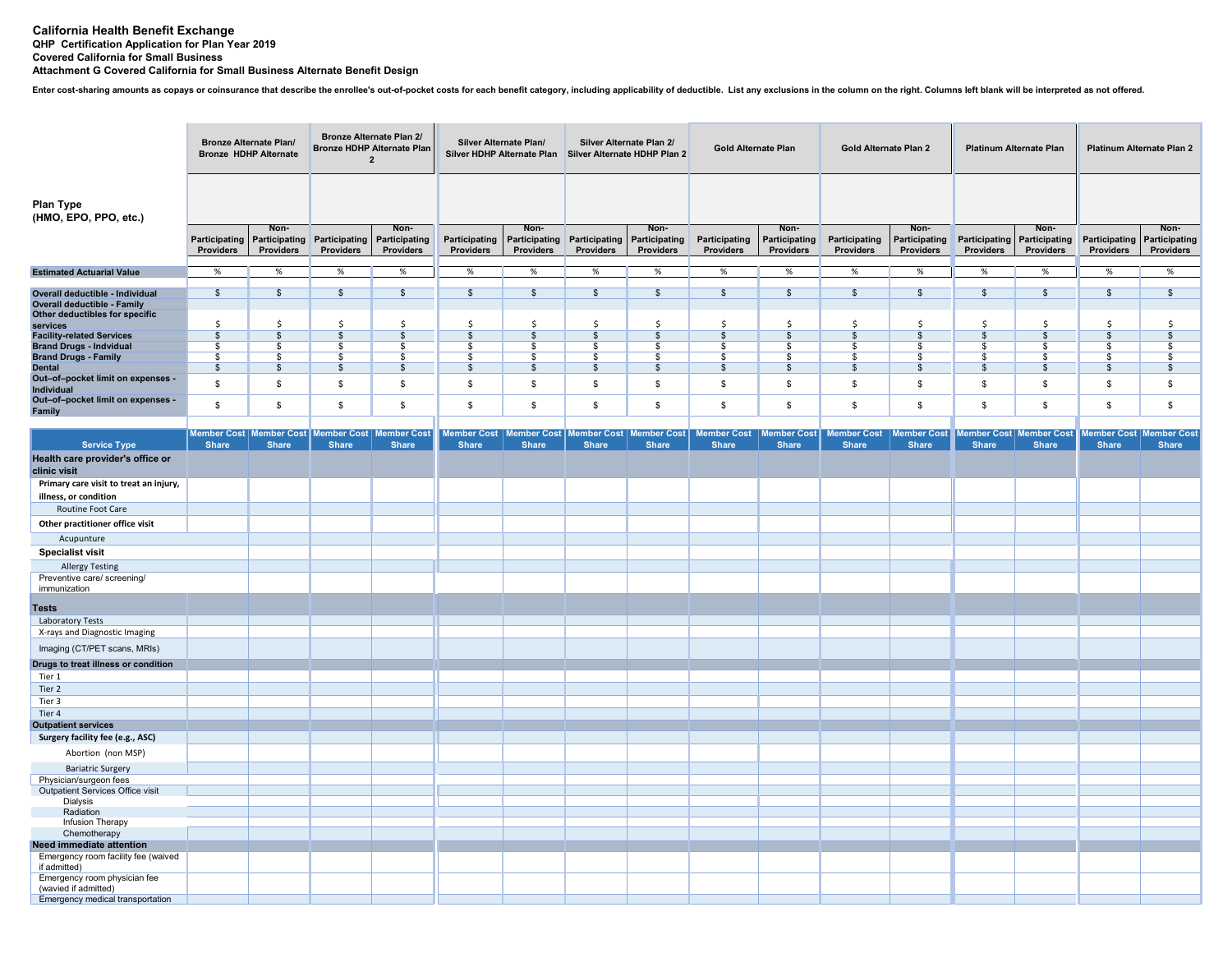|                                                                            | <b>Bronze Alternate Plan/</b><br><b>Bronze HDHP Alternate</b> |                            | <b>Bronze Alternate Plan 2/</b><br><b>Bronze HDHP Alternate Plan</b><br>$\overline{2}$ |                                   | Silver Alternate Plan/<br>Silver HDHP Alternate Plan |                                   | Silver Alternate Plan 2/<br>Silver Alternate HDHP Plan 2 |                            | <b>Gold Alternate Plan</b> |                                   | Gold Alternate Plan 2      |                            | <b>Platinum Alternate Plan</b> |                                   | Platinum Alternate Plan 2                       |           |
|----------------------------------------------------------------------------|---------------------------------------------------------------|----------------------------|----------------------------------------------------------------------------------------|-----------------------------------|------------------------------------------------------|-----------------------------------|----------------------------------------------------------|----------------------------|----------------------------|-----------------------------------|----------------------------|----------------------------|--------------------------------|-----------------------------------|-------------------------------------------------|-----------|
| <b>Plan Type</b><br>(HMO, EPO, PPO, etc.)                                  | Non-                                                          |                            | Non-                                                                                   |                                   | Non-                                                 |                                   | Non-                                                     |                            | Non-                       |                                   | Non-                       |                            | Non-                           |                                   | Non-                                            |           |
|                                                                            | Participating<br>Providers                                    | Participating<br>Providers | Participating<br><b>Providers</b>                                                      | Participating<br><b>Providers</b> | Participating<br>Providers                           | Participating<br><b>Providers</b> | Participating<br><b>Providers</b>                        | Participating<br>Providers | Participating<br>Providers | Participating<br><b>Providers</b> | Participating<br>Providers | Participating<br>Providers | Participating<br>Providers     | Participating<br><b>Providers</b> | <b>Participating Participating</b><br>Providers | Providers |
| Urgent care                                                                |                                                               |                            |                                                                                        |                                   |                                                      |                                   |                                                          |                            |                            |                                   |                            |                            |                                |                                   |                                                 |           |
| <b>Hospital stay</b>                                                       |                                                               |                            |                                                                                        |                                   |                                                      |                                   |                                                          |                            |                            |                                   |                            |                            |                                |                                   |                                                 |           |
| Facility fee (e.g., hospital room)                                         |                                                               |                            |                                                                                        |                                   |                                                      |                                   |                                                          |                            |                            |                                   |                            |                            |                                |                                   |                                                 |           |
| Organ Transplant                                                           |                                                               |                            |                                                                                        |                                   |                                                      |                                   |                                                          |                            |                            |                                   |                            |                            |                                |                                   |                                                 |           |
| Reconstructive Surgery<br>Treatment for TMJ                                |                                                               |                            |                                                                                        |                                   |                                                      |                                   |                                                          |                            |                            |                                   |                            |                            |                                |                                   |                                                 |           |
| Physician/surgeon fee                                                      |                                                               |                            |                                                                                        |                                   |                                                      |                                   |                                                          |                            |                            |                                   |                            |                            |                                |                                   |                                                 |           |
| Mental health, behavioral health, or<br>substance abuse needs              |                                                               |                            |                                                                                        |                                   |                                                      |                                   |                                                          |                            |                            |                                   |                            |                            |                                |                                   |                                                 |           |
| Mental/Behavioral health outpatient                                        |                                                               |                            |                                                                                        |                                   |                                                      |                                   |                                                          |                            |                            |                                   |                            |                            |                                |                                   |                                                 |           |
| office visit                                                               |                                                               |                            |                                                                                        |                                   |                                                      |                                   |                                                          |                            |                            |                                   |                            |                            |                                |                                   |                                                 |           |
| Mental/Behavioral health other<br>outpatient items and services            |                                                               |                            |                                                                                        |                                   |                                                      |                                   |                                                          |                            |                            |                                   |                            |                            |                                |                                   |                                                 |           |
| Mental/Behavioral health inpatient<br>facility fee (e.g. hospital room)    |                                                               |                            |                                                                                        |                                   |                                                      |                                   |                                                          |                            |                            |                                   |                            |                            |                                |                                   |                                                 |           |
| Mental/Behavioral health inpatient<br>physician/surgeon fee                |                                                               |                            |                                                                                        |                                   |                                                      |                                   |                                                          |                            |                            |                                   |                            |                            |                                |                                   |                                                 |           |
| Substance Use disorder outpatient<br>office visits                         |                                                               |                            |                                                                                        |                                   |                                                      |                                   |                                                          |                            |                            |                                   |                            |                            |                                |                                   |                                                 |           |
| Substance Use disorder other<br>outpatient items and services              |                                                               |                            |                                                                                        |                                   |                                                      |                                   |                                                          |                            |                            |                                   |                            |                            |                                |                                   |                                                 |           |
| Substance Use inpatient facility fee<br>(e.g. hospital room)               |                                                               |                            |                                                                                        |                                   |                                                      |                                   |                                                          |                            |                            |                                   |                            |                            |                                |                                   |                                                 |           |
| Substance Use disorder inpatient<br>physician/surgeon fee                  |                                                               |                            |                                                                                        |                                   |                                                      |                                   |                                                          |                            |                            |                                   |                            |                            |                                |                                   |                                                 |           |
|                                                                            |                                                               |                            |                                                                                        |                                   |                                                      |                                   |                                                          |                            |                            |                                   |                            |                            |                                |                                   |                                                 |           |
| Pregnancy<br>Prenatal care and preconception                               |                                                               |                            |                                                                                        |                                   |                                                      |                                   |                                                          |                            |                            |                                   |                            |                            |                                |                                   |                                                 |           |
| visits<br>Delivery and all inpatient services -                            |                                                               |                            |                                                                                        |                                   |                                                      |                                   |                                                          |                            |                            |                                   |                            |                            |                                |                                   |                                                 |           |
| Hospital<br>Delivery and all inpatient services -                          |                                                               |                            |                                                                                        |                                   |                                                      |                                   |                                                          |                            |                            |                                   |                            |                            |                                |                                   |                                                 |           |
| Professional<br>Help recovering or other special                           |                                                               |                            |                                                                                        |                                   |                                                      |                                   |                                                          |                            |                            |                                   |                            |                            |                                |                                   |                                                 |           |
| health needs                                                               |                                                               |                            |                                                                                        |                                   |                                                      |                                   |                                                          |                            |                            |                                   |                            |                            |                                |                                   |                                                 |           |
| Home health care                                                           |                                                               |                            |                                                                                        |                                   |                                                      |                                   |                                                          |                            |                            |                                   |                            |                            |                                |                                   |                                                 |           |
| <b>Outpatient Rehabilitation services</b>                                  |                                                               |                            |                                                                                        |                                   |                                                      |                                   |                                                          |                            |                            |                                   |                            |                            |                                |                                   |                                                 |           |
| Rehabilitative Speech Therapy                                              |                                                               |                            |                                                                                        |                                   |                                                      |                                   |                                                          |                            |                            |                                   |                            |                            |                                |                                   |                                                 |           |
| Rehabilitative Occupational Therapy                                        |                                                               |                            |                                                                                        |                                   |                                                      |                                   |                                                          |                            |                            |                                   |                            |                            |                                |                                   |                                                 |           |
| Rehabilitative Physical Therapy<br><b>Outpatient Habilitation services</b> |                                                               |                            |                                                                                        |                                   |                                                      |                                   |                                                          |                            |                            |                                   |                            |                            |                                |                                   |                                                 |           |
| Skilled nursing care                                                       |                                                               |                            |                                                                                        |                                   |                                                      |                                   |                                                          |                            |                            |                                   |                            |                            |                                |                                   |                                                 |           |
| Durable medical equipment                                                  |                                                               |                            |                                                                                        |                                   |                                                      |                                   |                                                          |                            |                            |                                   |                            |                            |                                |                                   |                                                 |           |
| Prosthetic Device<br>Hospice service                                       |                                                               |                            |                                                                                        |                                   |                                                      |                                   |                                                          |                            |                            |                                   |                            |                            |                                |                                   |                                                 |           |
| Child eye care                                                             |                                                               |                            |                                                                                        |                                   |                                                      |                                   |                                                          |                            |                            |                                   |                            |                            |                                |                                   |                                                 |           |
| Eye exam                                                                   |                                                               |                            |                                                                                        |                                   |                                                      |                                   |                                                          |                            |                            |                                   |                            |                            |                                |                                   |                                                 |           |
| 1 pair of glasses per year<br>(or contact lenses in lieu of glasses)       |                                                               |                            |                                                                                        |                                   |                                                      |                                   |                                                          |                            |                            |                                   |                            |                            |                                |                                   |                                                 |           |
| <b>Child Dental Diagnostic and</b><br>Preventative                         |                                                               |                            |                                                                                        |                                   |                                                      |                                   |                                                          |                            |                            |                                   |                            |                            |                                |                                   |                                                 |           |
| Oral Exam                                                                  |                                                               |                            |                                                                                        |                                   |                                                      |                                   |                                                          |                            |                            |                                   |                            |                            |                                |                                   |                                                 |           |
| Preventive - Cleaning                                                      |                                                               |                            |                                                                                        |                                   |                                                      |                                   |                                                          |                            |                            |                                   |                            |                            |                                |                                   |                                                 |           |
| Preventive - X-ray                                                         |                                                               |                            |                                                                                        |                                   |                                                      |                                   |                                                          |                            |                            |                                   |                            |                            |                                |                                   |                                                 |           |